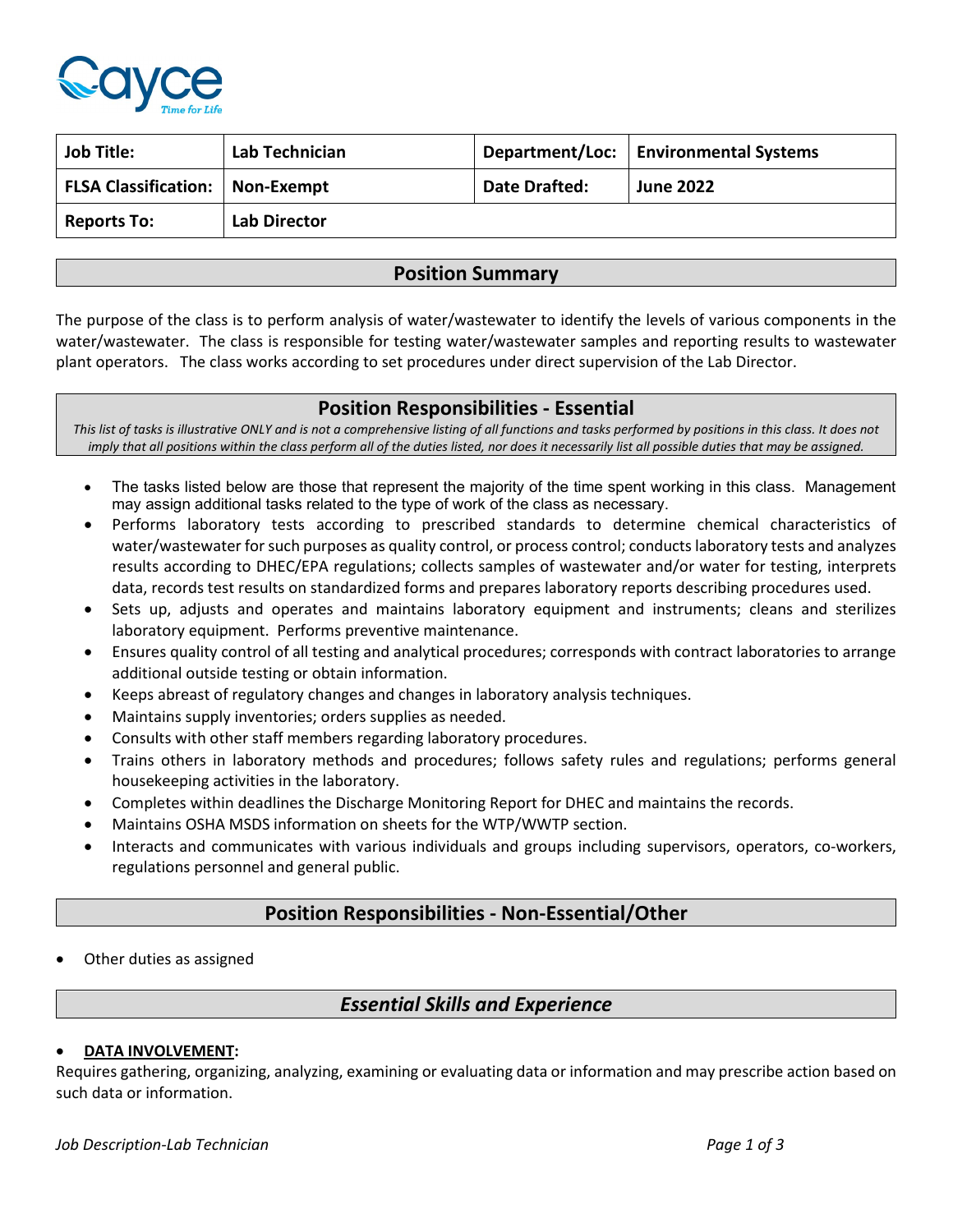

### • **PEOPLE INVOLVEMENT**:

Requires persuading or influencing others in favor of a service, point of view, or course of action; may enforce laws, rules, regulations or ordinances.

• **INVOLVEMENT WITH THINGS:**

Requires handling or using machines, tools or equipment requiring moderate instruction and experience such as laboratory testing equipment.

## **Beneficial Skills and Experience**

#### **VOCATIONAL/EDUCATIONAL PREPARATION:**

Requires high school diploma or GED and formal training, special courses or self-education that is equivalent to satisfactory completion of one year of college education or specialized advanced training.

#### **SPECIAL CERTIFICATIONS AND LICENSES:**

Must possess a valid South Carolina driver's license

#### **EXPERIENCE REQUIREMENTS:**

Requires one year of laboratory experience in environmental science, or any equivalent combination of training and experience which provides the skills, knowledge and ability.

| <b>Mental &amp; Physical Demands - ADA Guidelines</b> |              |                          |              |  |  |
|-------------------------------------------------------|--------------|--------------------------|--------------|--|--|
| <b>Physical Demands</b>                               |              |                          |              |  |  |
| Sit                                                   | Frequently   | Reach Above Shoulder     | Frequently   |  |  |
| Walk<br>$\bullet$                                     | Frequently   | Climb                    | Occasionally |  |  |
| Stand<br>$\bullet$                                    | Frequently   | Crawl                    | Occasionally |  |  |
| <b>Handling</b><br>$\bullet$                          | Frequently   | Squat or Kneel           | Occasionally |  |  |
| <b>Reach Outward</b><br>$\bullet$                     | Frequently   | Bend                     | Frequently   |  |  |
| <b>Lifting Requirements</b>                           |              |                          |              |  |  |
| 10 pounds or less<br>$\bullet$                        | Frequently   | 51-100 pounds            | Occasionally |  |  |
| 11-20 pounds<br>$\bullet$                             | Frequently   | >100 pounds<br>$\bullet$ | N/A          |  |  |
| 21-50 pounds<br>$\bullet$                             | Occasionally |                          |              |  |  |
| <b>Pushing and Pulling Requirements</b>               |              |                          |              |  |  |
| 12 pounds or less<br>$\bullet$                        | Frequently   | 41 to 100 pounds         | N/A          |  |  |
| 13 to 25 pounds<br>$\bullet$                          | Occasionally | > than 100 pounds<br>٠   | N/A          |  |  |
| 26 to 40 pounds<br>$\bullet$                          | Occasionally |                          |              |  |  |
| <b>Definitions</b>                                    |              |                          |              |  |  |

# N/A Not Applicable Activity is not applicable to this occupation *O* Occasionally **Occupation requires this activity up to 33% of the time (0 - 2.5+ hrs/day) F** Frequently **Exercise Construent Construent** Frequently **Frequently Frequently Exercise 2.5 Frequently Exercise 2.5 Frequently EXEC** • *C* Constantly Occupation requires this activity more than 66% of the time (5.5+ hrs/day)